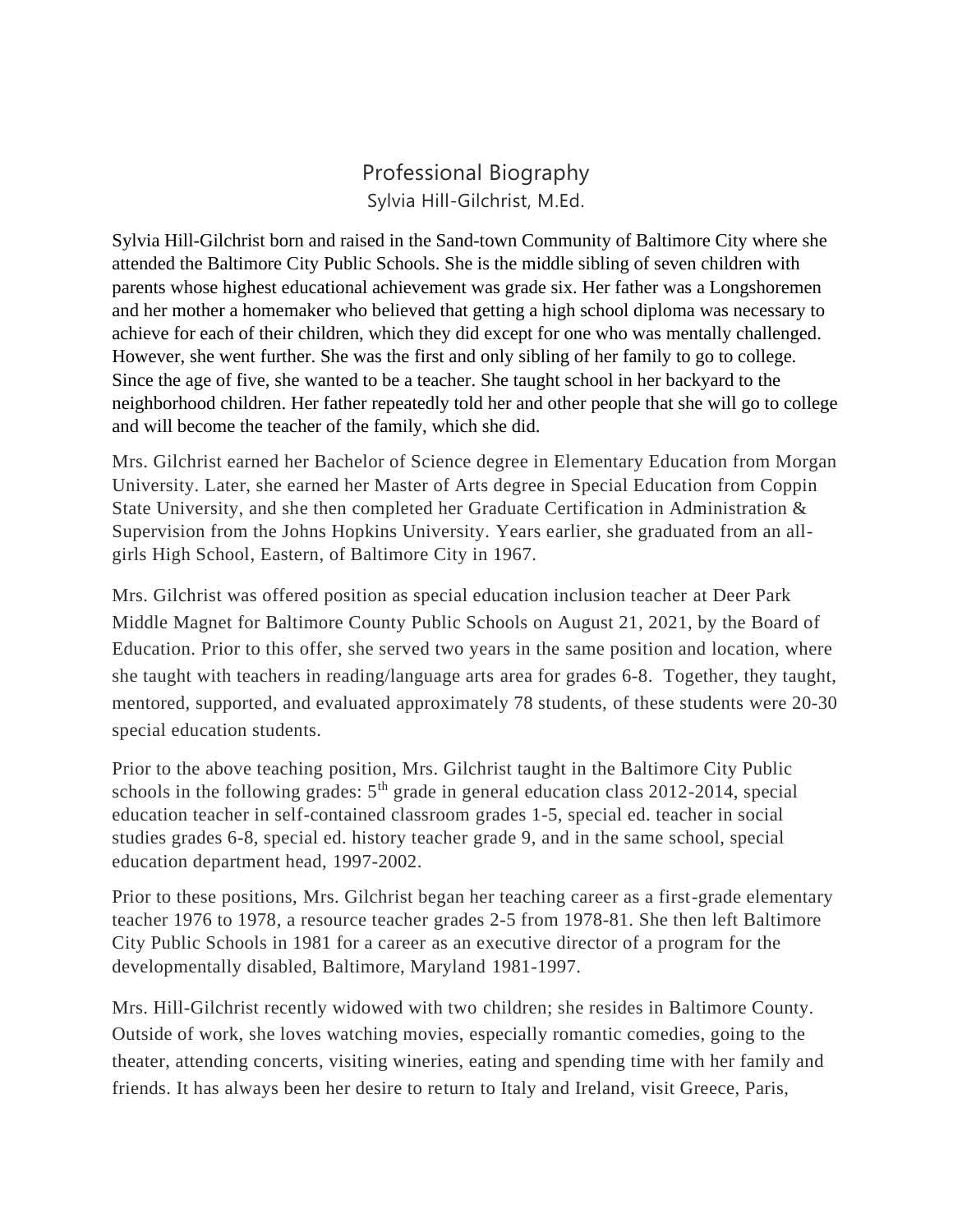England, and Africa, and to take a boat cruise to Alaska. She is a member of the Baltimore County Teachers Union, and she participates in various community organizations.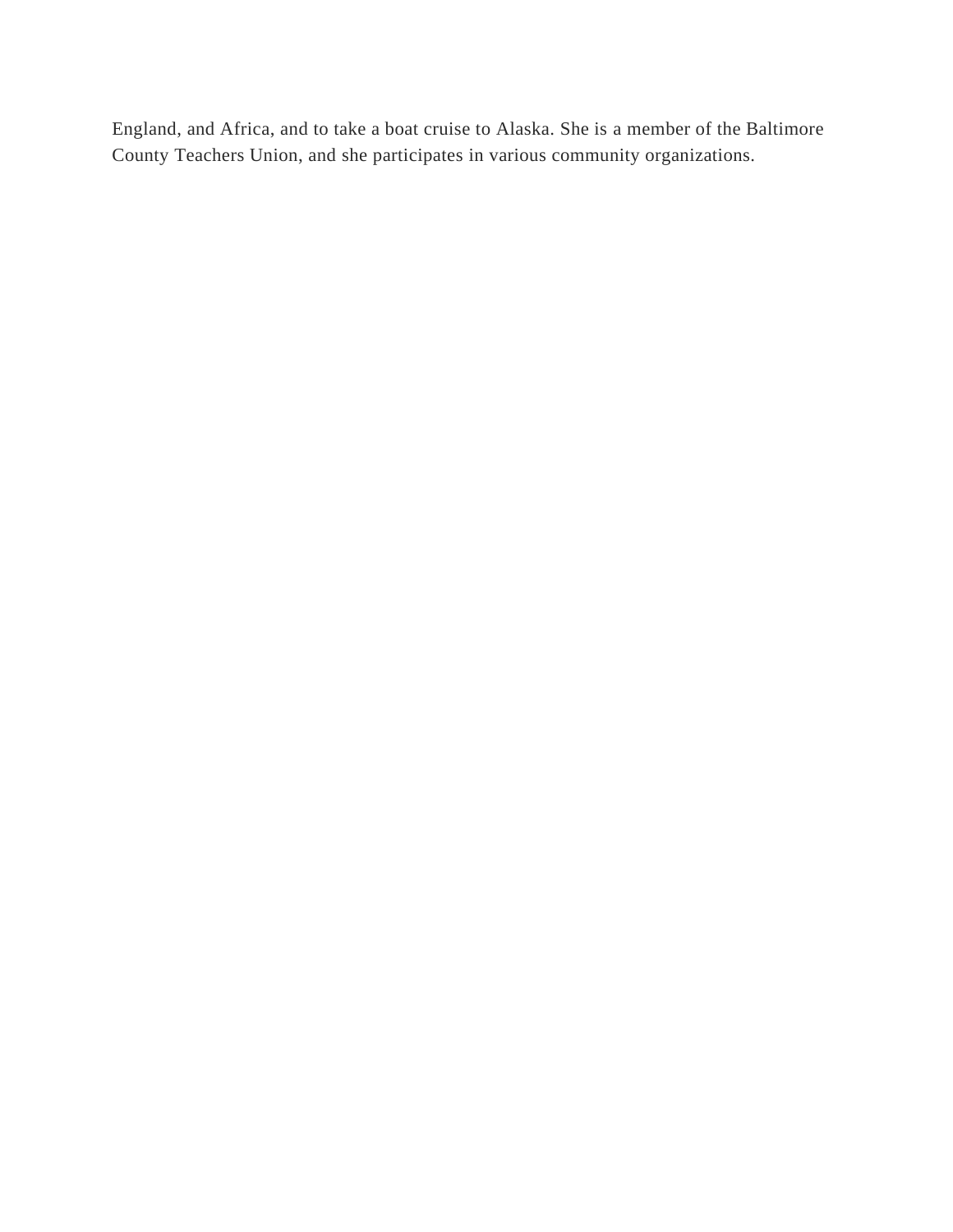# **Resume of Sylvia Hill-Gilchrist**

# **EDUCATION**

Graduate Certification Candidate (Administration and Supervision) Administrator 1 Certificate Johns Hopkins University, Baltimore Maryland Master of Education in Special Education Coppin State University, Baltimore, Maryland Bachelor of Science in Elementary Education Morgan State University, Baltimore, Maryland

#### **CERTIFICATIONS**

MSDE Advanced Professional Certificate Emphasis on students with special needs (Grades K-12) MSDE Certified Administrator I/II

#### **AREAS OF EXPERTISE**

Leadership • Senior School Administration • Education Program Supervision • Health / Human Services Support Developmentally Disabled Education Expertise • Program Development / Coordination / Management Policy / Procedure Development • Grant Proposal Writing • Communication • Negotiations Parent / Community Relations • State / Federal Regulatory Compliance • Discipline Performance Assessments • Professional Development • Fiscal Management

Quality Assurance • Guidance / Support • Competency-based Education

## **PROFESSIONAL EDUCATION EXPERIENCE**

**BALTIMORE COUNTY PUBLIC SCHOOLS, Towson, Maryland \* 2018 - Present** A citywide, local public school district in the state that serves the youth in the County of Baltimore. **BALTIMORE CITY PUBLIC SCHOOLS, Baltimore, Maryland • 1975-1980/ 1997-2014** A citywide, local

public school district in the state that serves the youth for the City of Baltimore.

#### **Teacher (1975-1980/ 1997-2002/2012-2014/2018-Present)**

Lead general classroom education activities grade 1-5 students in reading / language arts, math, science, social studies and health. Instructed special education students self-contained classes, resource and inclusion classes in reading/math grades1-9.

#### **Major Achievements**:

Developed activities for science fair grades 9. Participated in the implementation of Word Generation, a scientific based program designed to enhance students' vocabulary and reading levels.

**Principal (2009-2011)** Directed and ensured the school's mission and learning environment excellence. Led and administrated instruction, program, services, student and adult learning activities, as well as site management operational development and delivery. Recruited, interviewed, hired, developed and evaluated teachers and staff members. Aligned curriculum, instruction and assessment activities across classroom environments. Employed multiple information resources to improve classroom instruction. Built and maintained community stakeholder relationships in creating a participatory formula for student and school success. Ensured the health and safety of students and staff by enforcing school grounds and operations safety policies. Managed internal and external service partnerships in support of educational and non-instructional programs. Maintained regulatory, legal, policy and procedure compliance in line with the Baltimore City Public School System's responsibility. Drove the Special Education Implementation Plan. Addressed and resolved Level 1 grievances while maintaining professional standards. Controlled and distributed the \$5M+ budget allocations. Produced comprehensive reporting that included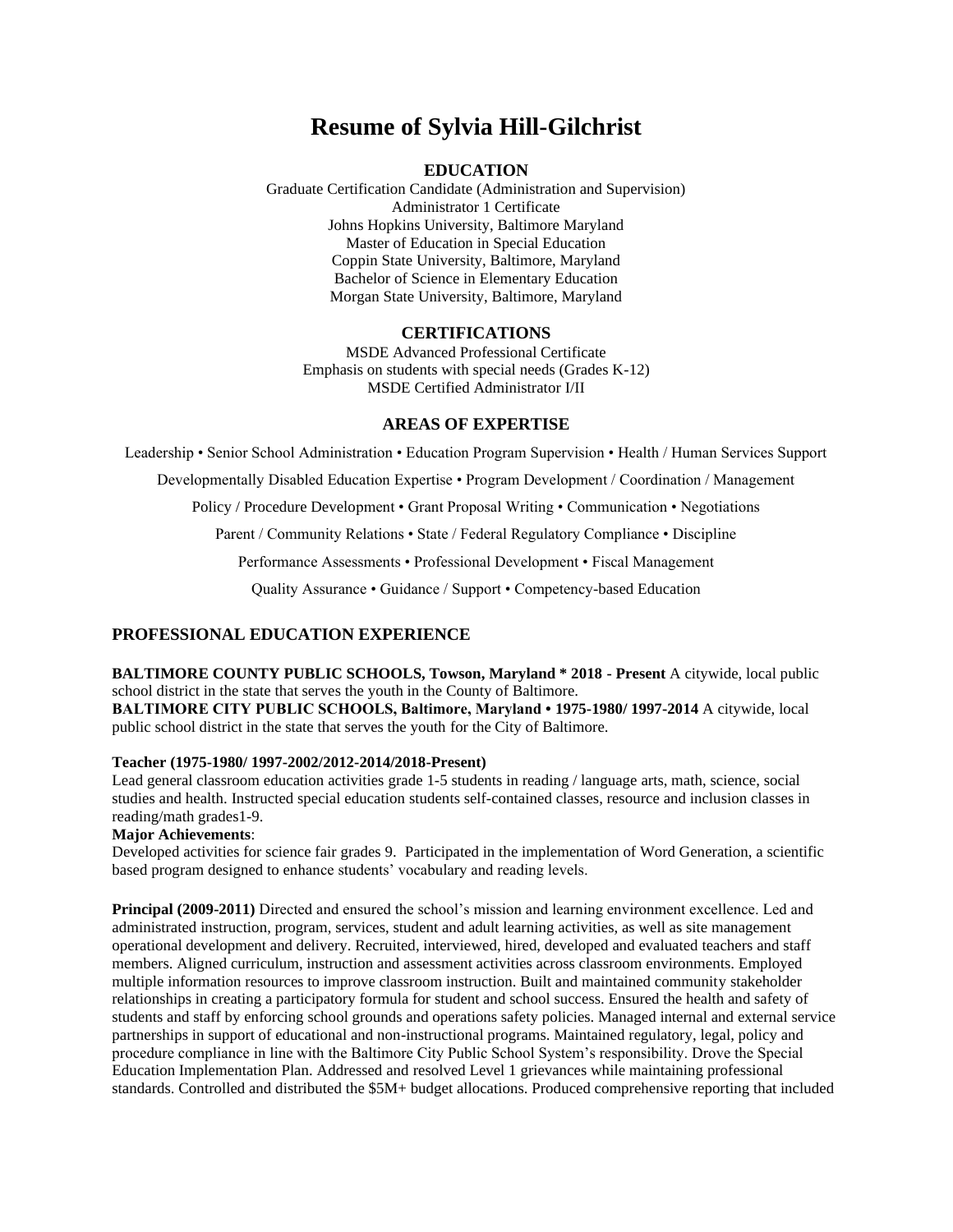budget tool and school composite reports. Monitored and attended SFC, Student Support Team (SST) and Intensive English Program (IEP) meetings. Served as an advocate for those in need.

#### **Key Administrative Accomplishments**:

- · Grew the student population's Reading and Mathematics success levels.
- · Saved ~\$100K using volunteers and created mentorships and school partnerships.
- · Enhanced instructional practices through in-depth teacher observations and assessments.
- · Successfully improved student and teacher attendance, as well as

### **Assistant Principal (2002-2009)**

Provided day-to-day operations and administrative support to the school Principal, including school facilities and budget management. Engaged parents on student and school issues, effectively corresponding with them and managing these relationships. Tracked individual homeroom weekly attendance reports. Scheduled and monitored weekly attendance incentive program films. Developed the data for and submitted monthly required special education forms. Complied with the Physical Disability Evaluation System (PDES) for employees, enforced student disciplinary policies, and monitored Quarterly Culminating Activity. Participated in staff development and monitored classroom activity. Complied with student discipline policies and led parent disciplinary conferences. Chaired new teacher development meetings and aided Professional Development (PD) consultants in the creation of Title 1 Grant Staff Development workshop materials. Coordinated the PTA completion process. Partners in School Close Out activities. Developed summer school program collateral. Hired and supervised summer school staff members Collaborated with ISTs in curriculum planning and implementation.

Successful Results: · Grew staff development and training capabilities by authoring successful grants, including a Title 1 Staff Development Grant.

- · Facilitated greater parent and partnership engagement.
- · Increased student Reading and Mathematics success.

· Earned the University of Maryland / John Hopkins University Certificate of Completion for focusing on Teens' Adolescent HIV Risk Prevention Program, a Centers for Disease Control and Prevention (CDC) Identified Program.

· Honored with Maryland State Department of Education Office of Schools' Local Reconstruction Leadership recognition for participating in Instructional Leadership meetings.

· Received a letter of congratulations for participation in the team that enabled the school to reach the Maryland School Performance index score during the CEO's District implementation resulting in the school's imminent emergence from the MSDE list of locally reconstituted schools.

Career Note: Additional Baltimore City Public School System Education experience as Special Education Department Head / Interim Assistant Principal, Special Educator and Elementary Primary Teacher. Details upon request.

# **ADDITIONAL PROFESSIONAL EXPERIENCE**

# **COMBINED CHARITY CAMPAIGN, Baltimore, Maryland**

*A voluntary workplace Giving Campaign in support of 350+ non-profit organizations.*

#### **Loan Executive**

- Planned and supported the program's organizational activities, including school coordinator selection for ~80 schools.
- Assisted the institutions in promoting and publicizing their campaigns through Kick Offs, special events, employee meetings and incentives.
- Aided in goal setting and provided direction and fund raising materials to facilitate profitable results.
- Scheduled personal speaking engagements and agency speakers from 300 charitable organizations to provide motivation and enthusiasm.
- Managed funds collections in line with strict time periods.
- Personally presented at 30+ schools resulting in the collection of \$160K+ in campaign funds, and generated \$400K+ in collaboration with 2 additional Loan Executives.

# **SSD, INC., Baltimore, Maryland**

*A private non-profit organization incorporated in the state of Maryland chartered to promote housing and other support services to mentally challenged adults.*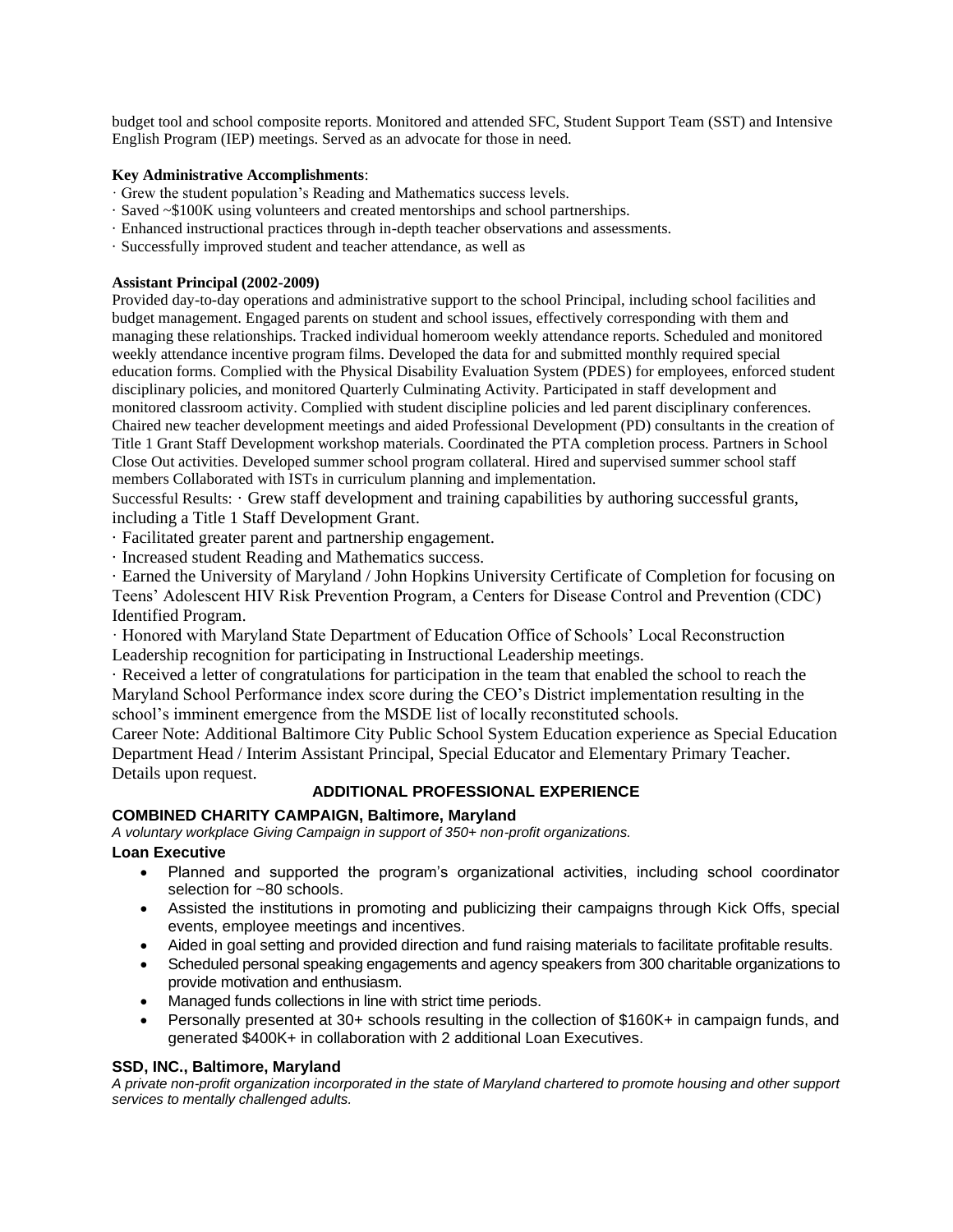#### **Founder / Executive Director**

- Drove all organizational operations, including developing the staff, designing and conducting in-service training and performance evaluations, as well as the establishment of staff incentive programs.
- Negotiated healthcare and advocacy service contracts.
- Managed all financial activities, including the budget in collaboration with a contracted accountant.
- Successfully negotiated a 2% to 10% savings during the procurement of support services, supplies and equipment.
- Led public relations programs and fundraising activities, including relevant organization and community speaking engagements, as well as an annual awards banquet.
- Wrote service proposals and grants.
- Negotiated bids.

## **PROFESSIONAL DEVELOPMENT**

School Leaders Licensure Assessment Creating Engaging Student Activities Using Soft chalk Making the Core a Reality-Looking A Head at Literacy and Math Teaching New Concepts • Ongoing Learning and Differentiation Creating Classrooms for Diverse Learners • Introduction to the Instructional Model for Literacy Literacy Design Collaborative Academy • Leadership and Support to Increased Student Achievement #57 Leadership and Contribution to Increase Test Scores • SASI Basic Applications Training ISLLC Assessment Study Group • Best Practices Symposium/Administrator's Role in Mentoring SETS Training • Scoring of the 1999 Edition of MSPAP • Reading Clinic Educational Assessment and Report Writing • Crisis Prevention Intervention Conducting Instruction and Maintaining the Momentum; Climate, Communication, and Self-managing Formal v Informal Assessments Modifications for Standardized Test(s) Instructional Strategies, Alternatives to Direct Instruction and/or Assessment Communication with Principal, Parents, Pupils and Peers Windows 95 Introduction • How to Think and Speak on Your Feet Grammar and Usage Seminar • Pathway to Excellence Orientation Training • Word Perfect Shortcuts Board Development and Collaboration • Public Relations and Marketing Principles for Human Resource Management, Non-profit Organizations Leadership and Managing • Motivation and Retention Practices • Board Training Seminar Recruitment and Hiring Practices • Meeting the Challenge of the Future Community: A Sense of Belonging • Designing Effective Instructional Programs Focus on Change • Leadership Seminars on Supported Employment Reducing Staff Turn-over, Creative Problem Solving • Computers Basic RAM (Resident Apartment Manager) • Management of Disruptive Behavior Accounting Skills • Technique of Delegation & Planning and Controlling Time ACMRDD Accreditation

#### **AFFILIATIONS**

National Association of Secondary School Principals (NASSP) American Federation of School Administrators (AFSA) Public School Administrators/Supervisors Association (PSASA) Baltimore Teachers Union (BTU)

#### **APPOINTMENTS**

Minority Business Enterprise Commission, Baltimore, County, March 1990 and 1997, November 1994

#### **TECHNICAL COMPETENCIES**

Word • PowerPoint • Excel • Publisher • Soft Chalk 7 • White Board • Domain School Net data Link • Chancery SMS • Adobe Reader • Website Builder • Express Email Marketing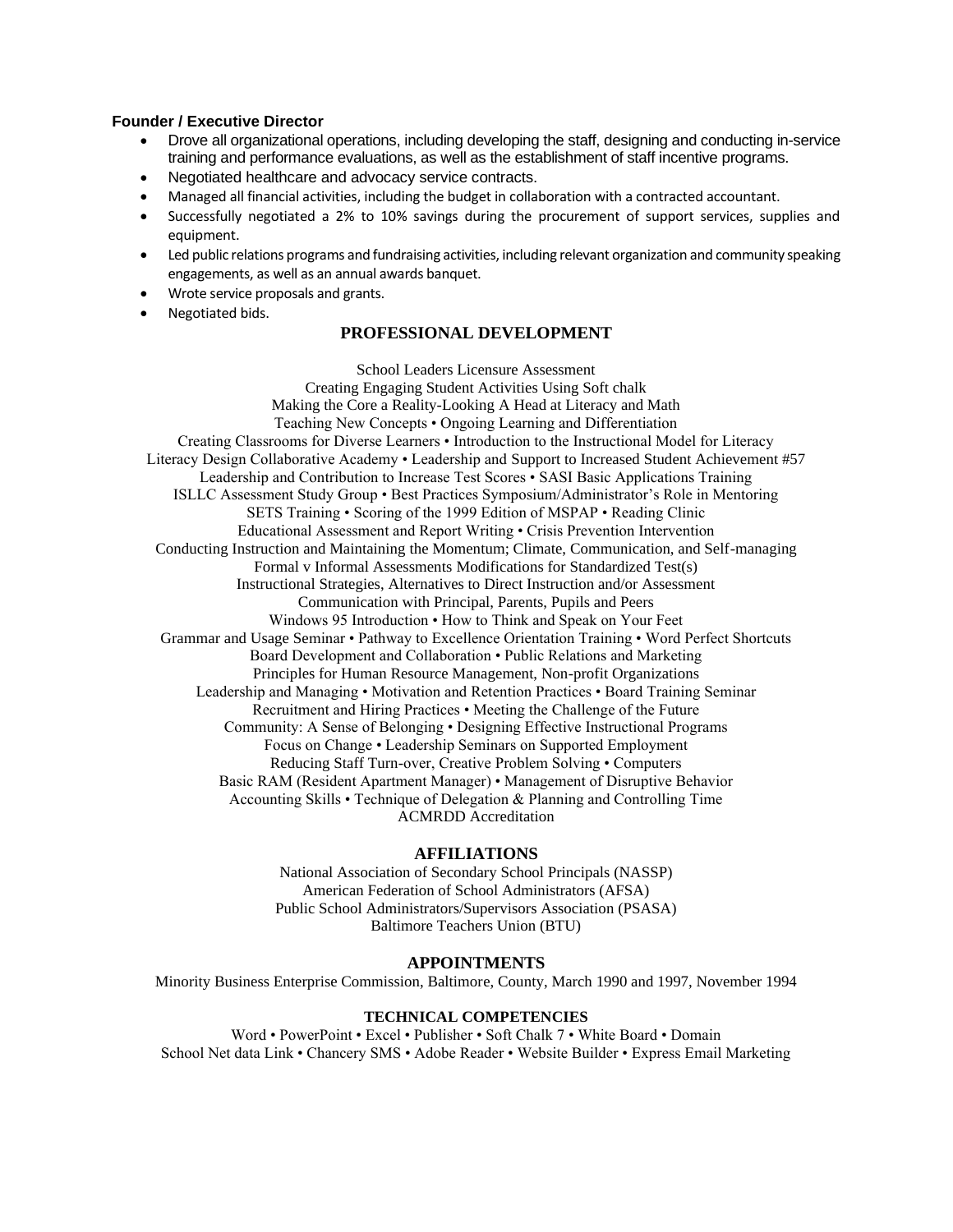# Why I want to serve on the Board of Education? Sylvia Hill-Gilchrist, M.Ed.

I want to serve on the Board of Education because, in this chapter of my life, I believe I can continue to make a difference in the lives of many students, parents, teachers, and other stakeholders by being in the room where enormous decisions in education are made. Since these decisions often effect the lives of most students, parents, teachers, and other stakeholders in the state of Maryland- not just one school district, I believe a teacher position on the Board would give me an opportunity to affect the lives of more students instead of a select few.

Furthermore, I love teaching and learning. It gives me a great sense of satisfaction and achievement when my students develop and grow as individuals. Whenever I receive feedback on my students' achievement, I know that I have had a positive impact in their future. Then I know I am doing my job well.

Notwithstanding, I believe the board of education need another person like me who couldn't be a more positive enthusiastic advocate about teaching and learning. But most of all, the board need me to keep them focus on the real needs of our students, one of which to become productive citizens in our society.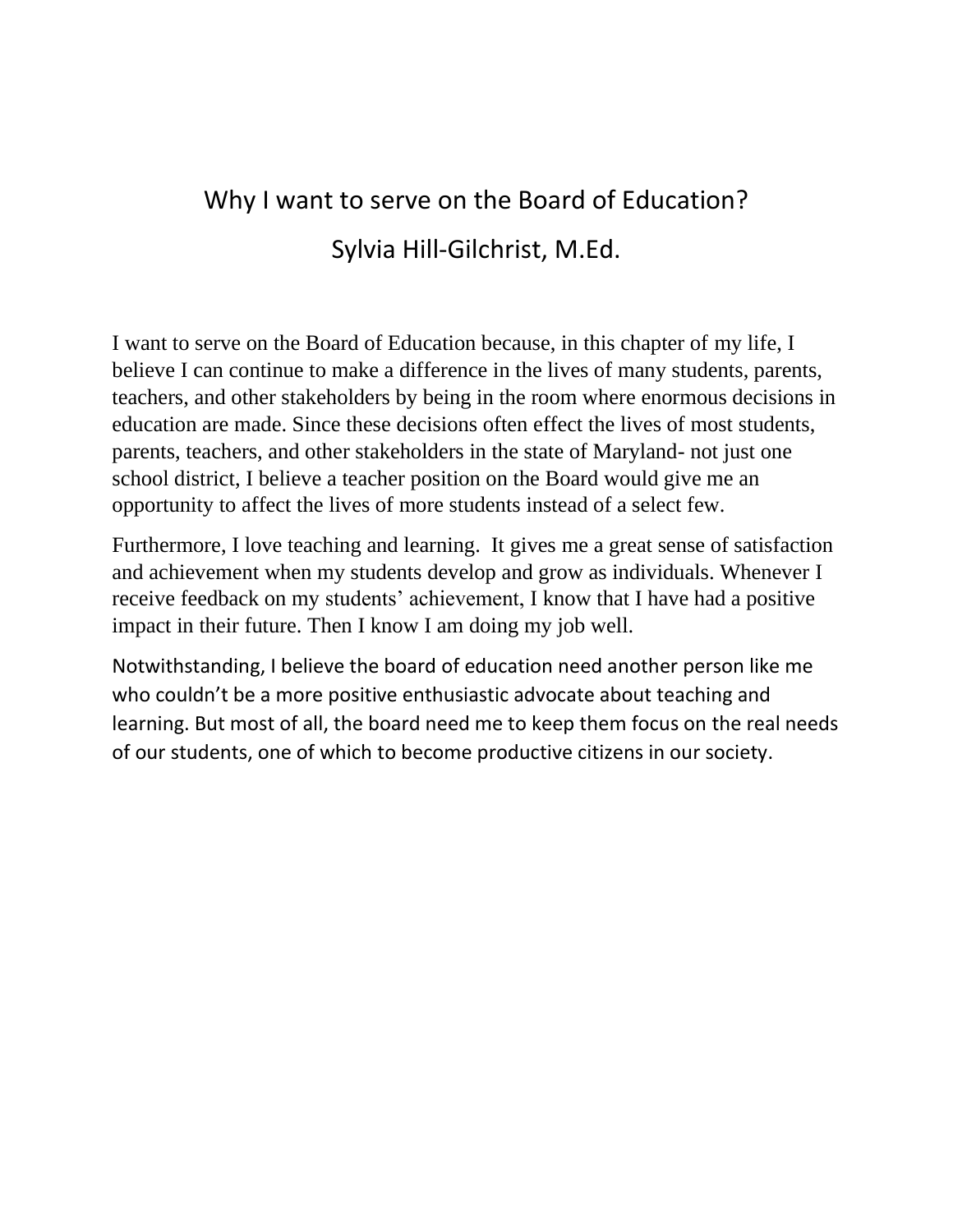# Deer Park Middle Magnet School

443-809-0726 9830 Winands Road **·** Baltimore, Maryland 21133 Fax: 443-809-0704 Dr. Kandice Taylor, Principal

January 26, 2022

As the Deer Park Middle Magnet School principal, I am proud and honored to nominate Ms. Sylvia Hill-Gilchrist for the State Board of Education's teacher member position. Ms. Sylvia Hill-Gilchrist is a dedicated teacher-leader who motivates students to realize their potential. This school year, she was called upon and embraced with positive energy the challenges our students experienced with learning during the pandemic and subsequently the social-emotional needs our students returned to school demonstrating, as a result. As a former assistant principal and principal, Ms. Hill-Gilchrist understands daily dynamics within the schoolhouse from various perspectives. Utilizing her experiences, Ms. Hill-Gilchrist encourages and advocates for teachers to have the necessary tools and professional development to address students' learning needs. Her success is demonstrated in her students' reading data and their respect towards her.

Ms. Hill-Gilchrist is a creative, motivated, and results-driven educational professional with extensive experience providing instructional leadership at various levels within public school environments. Ms. Hill-Gilchrist is passionate about student learning, preparing a studentcentered environment within the school, and being a teacher leader who builds, develops, and mentors. Working diligently to create a quality and innovative learning environment, Ms. Hill-Gilchrist focuses on strengthening teacher-student relationships, allowing students to be a part of the decision-making process about content, process, and assessment.

I recognize Ms. Hill-Gilchrist demonstrated dedication to making sure students are successful. Her investment in students exceeds the norm. Ms. Hill-Gilchrist is a positive presence for teachers by sharing her knowledge, experiences, and extensive background in special education. Her talents and disposition for working with students and adults of varying backgrounds, learning and creative needs, as well as her drive to make a difference will be an asset as a State Board of Education member. I draft this letter to support her desire for nomination.

Sincerely,

Dr. Kandice Taylor Principal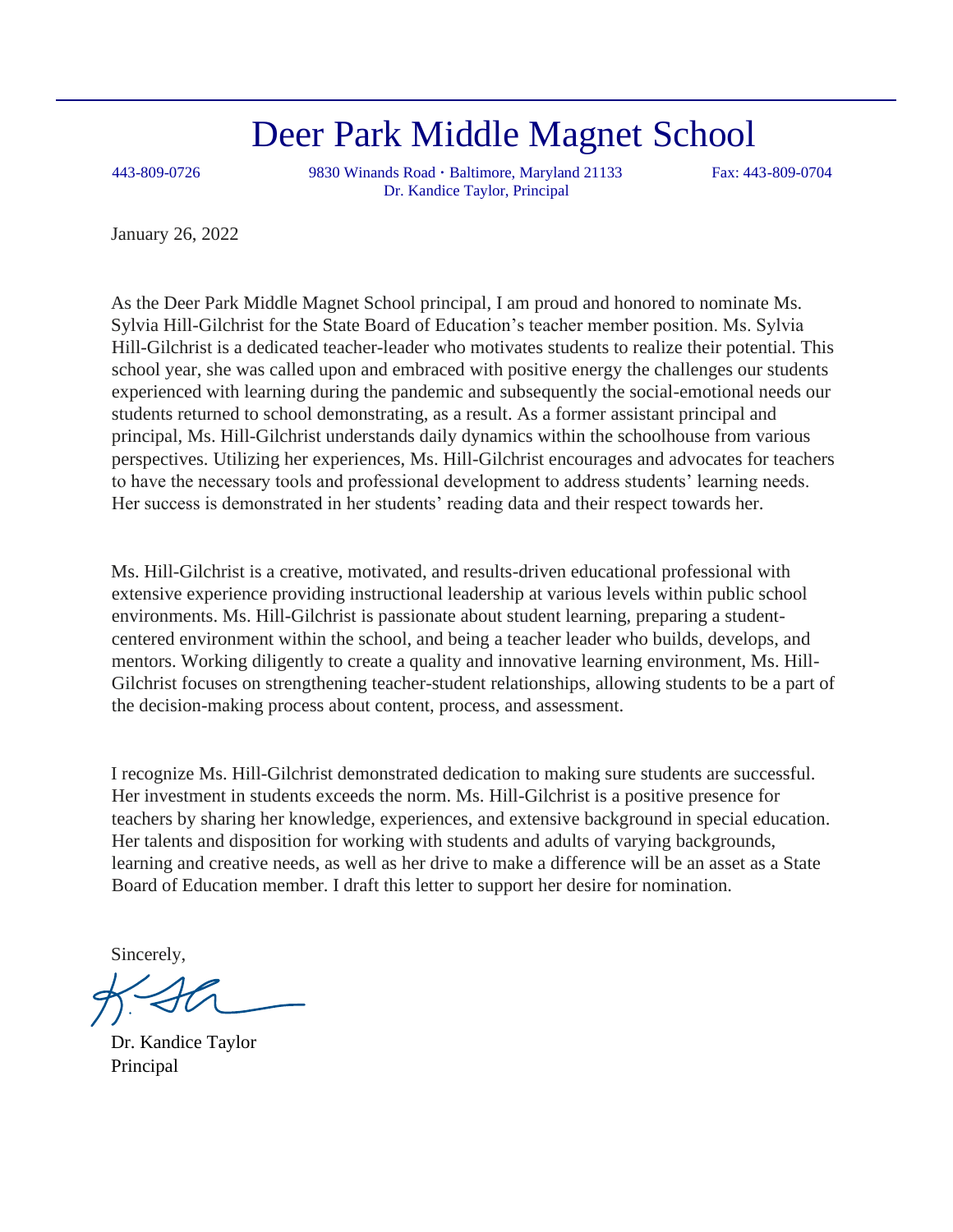*Raising the bar, Closing gaps, Preparing for our future*